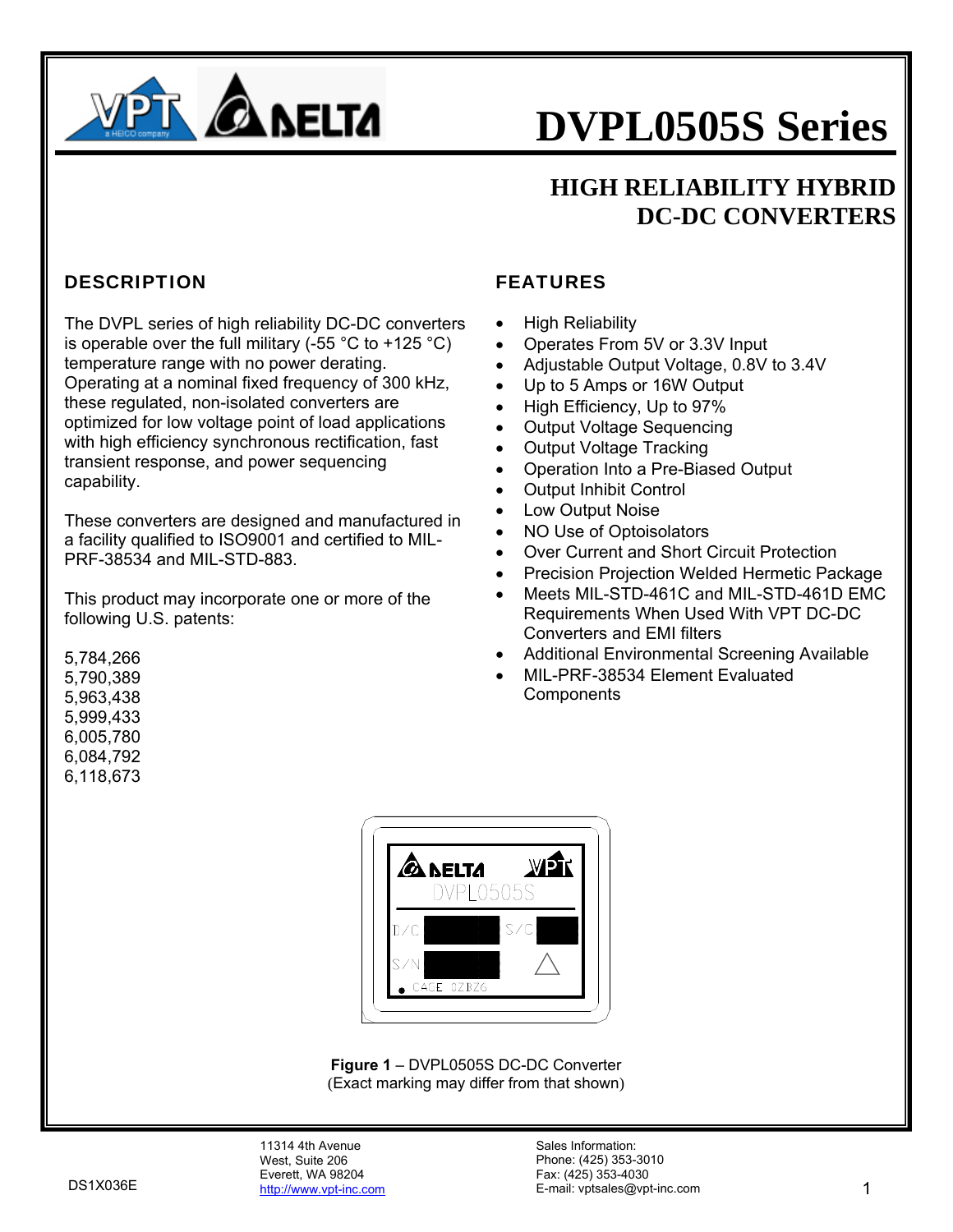

### **SPECIFICATIONS** ( $T_{\text{CASE}}$  = -55°C to +125°C,  $V_{\text{IN}}$  = +3.3V, +5V  $\pm$  5%, Full Load, Unless Otherwise Specified)

| <b>ABSOLUTE MAXIMUM RATINGS</b>                                           |              |                                      |                                       |
|---------------------------------------------------------------------------|--------------|--------------------------------------|---------------------------------------|
| Input Voltage (Continuous)                                                | $5.5 V_{DC}$ | Junction Temperature Rise to Case    | $+10^{\circ}$ C.                      |
| Input Voltage (Transient, 1 second)                                       | $5.8 V_{DC}$ | Storage Temperature                  | -65 $^{\circ}$ C to +150 $^{\circ}$ C |
| Output Power <sup>1</sup>                                                 | 16.5 Watts   | Lead Solder Temperature (10 seconds) | $270^{\circ}$ C                       |
| Power Dissipation (Full Load, $T_{\text{CASE}} = +125^{\circ} \text{C}$ ) | 1.3 Watt     | Weight (Maximum)                     | 12 Grams                              |
| ESD Rating per MIL-PRF-38534                                              | ЗA           |                                      |                                       |

| <b>Parameter</b>                              |                 | <b>Conditions</b>                       |          | <b>DVPL0505S</b>         |              |              |
|-----------------------------------------------|-----------------|-----------------------------------------|----------|--------------------------|--------------|--------------|
|                                               |                 |                                         | Min      | <b>Typ</b>               | <b>Max</b>   | <b>Units</b> |
| <b>STATIC</b>                                 |                 |                                         |          |                          |              |              |
| <b>INPUT</b>                                  | $V_{IN}$        | Vout = $0.8V$ to $2.5V$                 | 3.0      |                          | 5.5          | V            |
| Voltage <sup>4</sup>                          | $V_{\text{IN}}$ | Vout = $2.6V$ to $3.3V$                 | 4.0      |                          | 5.5          | $\vee$       |
| Current                                       |                 | Inhibited                               |          |                          | 3            | mA           |
|                                               |                 | No Load                                 |          |                          | 60           | mA           |
| Inhibit Pin Input <sup>4</sup>                |                 |                                         | $\Omega$ | $\overline{\phantom{a}}$ | 1.5          | V            |
| Inhibit Pin Open Circuit Voltage <sup>4</sup> |                 |                                         |          |                          | Vin          | V            |
| UVLO Turn On <sup>4,6</sup>                   |                 |                                         |          | 2.2                      |              | V            |
| UVLO Turn Off <sup>4</sup>                    |                 |                                         |          | 2.0                      |              | V            |
| <b>OUTPUT</b>                                 | <b>VOUT</b>     | $T_{\text{CASE}} = 25^{\circ}C$         | $-1.5$   | Vout                     | $+1.5$       | %Vout        |
| Voltage                                       | $V_{OUT}$       | $T_{\text{CASE}}$ = -55°C to +125°C     | $-2.5$   | Vout                     | $+2.5$       | %Vout        |
| Power <sup>3,1</sup>                          |                 | $V_{OUT} = 3.3V$                        | 0        |                          | 16.5         | W            |
| Current <sup>3</sup>                          | $V_{OUT}$       |                                         | 0        |                          | 5            | A            |
| Ripple Voltage                                | $V_{OUT}$       | Full Load, 20Hz to 10MHz                |          | 35                       | 90           | $mV_{p-p}$   |
| Load Regulation                               | $V_{OUT}$       | No Load to Full Load                    |          | 15                       | 40           | mV           |
| <b>EFFICIENCY</b>                             |                 | Vin = $5V$ , Vout = $3.3V$              | 93       | 96                       |              | $\%$         |
| <b>FAULT POWER DISSIPATION</b>                |                 | <b>Short Circuit</b>                    |          |                          | 3            | W            |
| CAPACITIVE LOAD <sup>4</sup>                  |                 |                                         |          |                          | 5000         | $\mu$ F      |
| <b>SWITCHING FREQUENCY</b>                    |                 |                                         | 240      | 300                      | 350          | kHz          |
| <b>CASE ISOLATION</b>                         |                 | 500 V <sub>DC</sub>                     | 100      | $\blacksquare$           | $\mathbb{L}$ | MΩ           |
| MTBF (MIL-HDBK-217F)                          |                 | AIF @ $T_c = 55^{\circ}$ C              |          | 800                      |              | kHrs         |
| <b>DYNAMIC</b>                                |                 |                                         |          |                          |              |              |
| Load Step Output Transient <sup>5</sup>       | $V_{OUT}$       | Half Load to Full Load                  |          | 100                      | 250          | mV           |
| Load Step Recovery <sup>2,5</sup>             |                 |                                         |          | 30                       | 100          | uSec         |
| Turn On Delay                                 | $V_{OUT}$       | $V_{IN}$ = 0V to 5V                     |          |                          | 6            | mSec         |
| Turn On Overshoot                             |                 |                                         |          |                          | 60           | $mV_{PK}$    |
| <b>VOLTAGE TRACKING</b>                       |                 |                                         |          |                          |              |              |
| Tracking Accuracy <sup>4</sup>                |                 | Power-up                                |          | 100                      | 300          | mV           |
|                                               |                 | Power-down                              |          | 200                      | 400          | mV           |
| Slew Rate <sup>4</sup>                        |                 | At track pin                            | 0.1      |                          | 2            | V/msec       |
| Tracking Delay <sup>4</sup>                   |                 | From Vin to tracking<br>voltage applied | 10       |                          |              | ms           |

Notes: 1. Dependant on output voltage. 2. Time for output voltage to settle within 1% of its nominal value.

3. Derate linearly to 0 at 135°C. 4. Verified by qualification testing.

5. With 100μF capacitor from Vin to Ground

6. Vout not necessarily in regulation.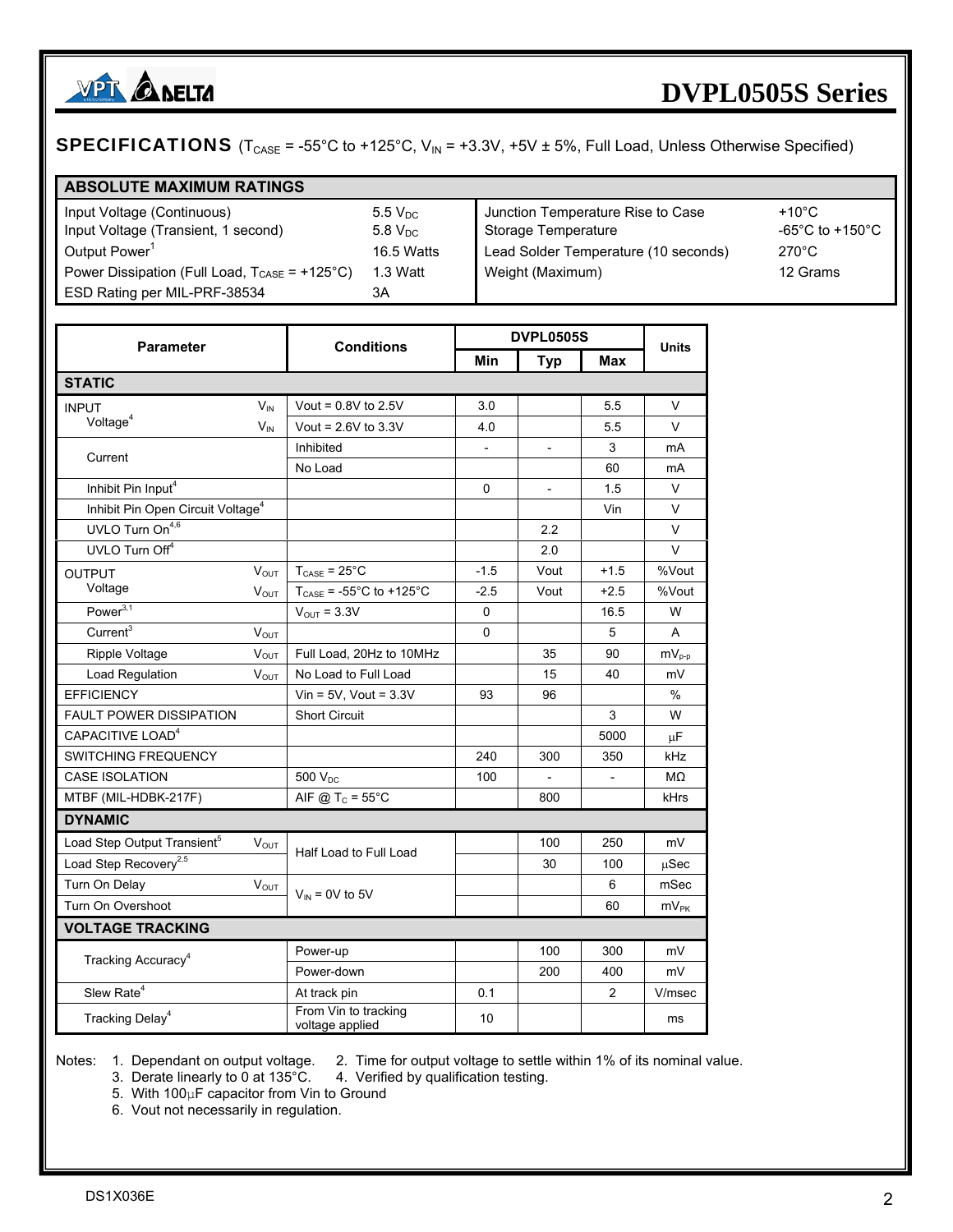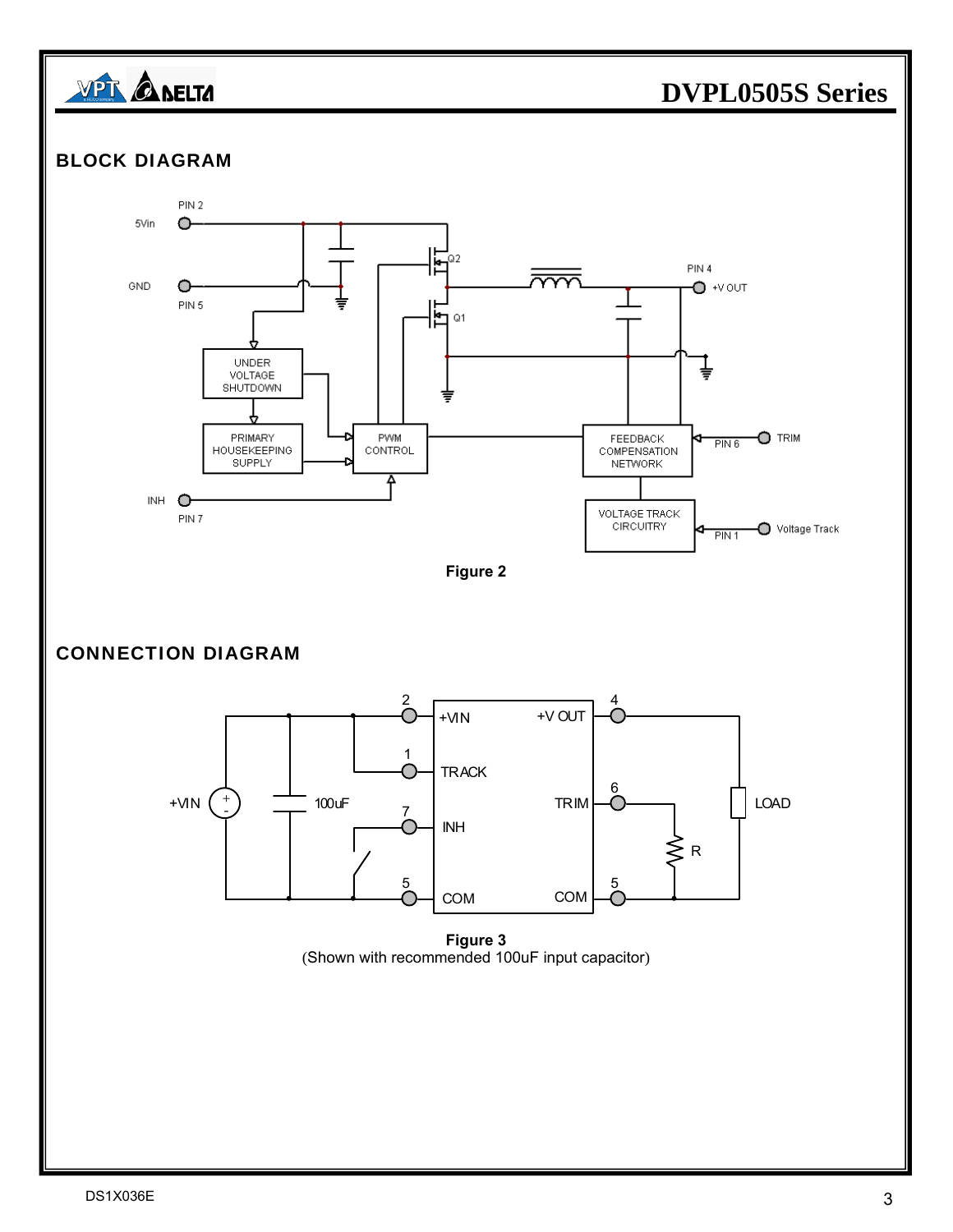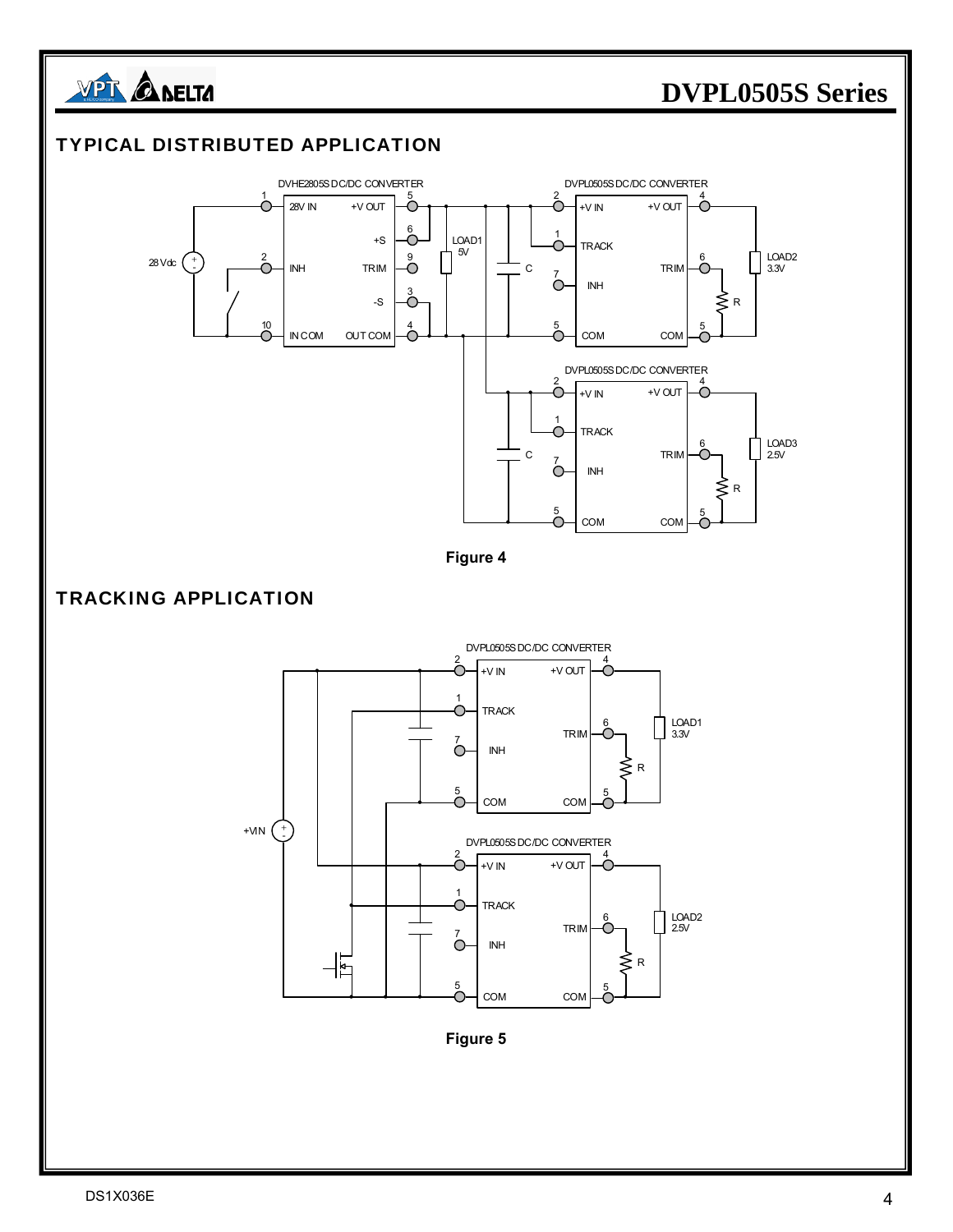

#### INTERNAL CONNECTION DIAGRAMS



**Figure 6** – Internal Inhibit Circuit and Recommended Drive **Figure 7** – Internal Track Circuit (Shown with optional capacitor for turn-on delay)







**Figure 8** – Track timing relations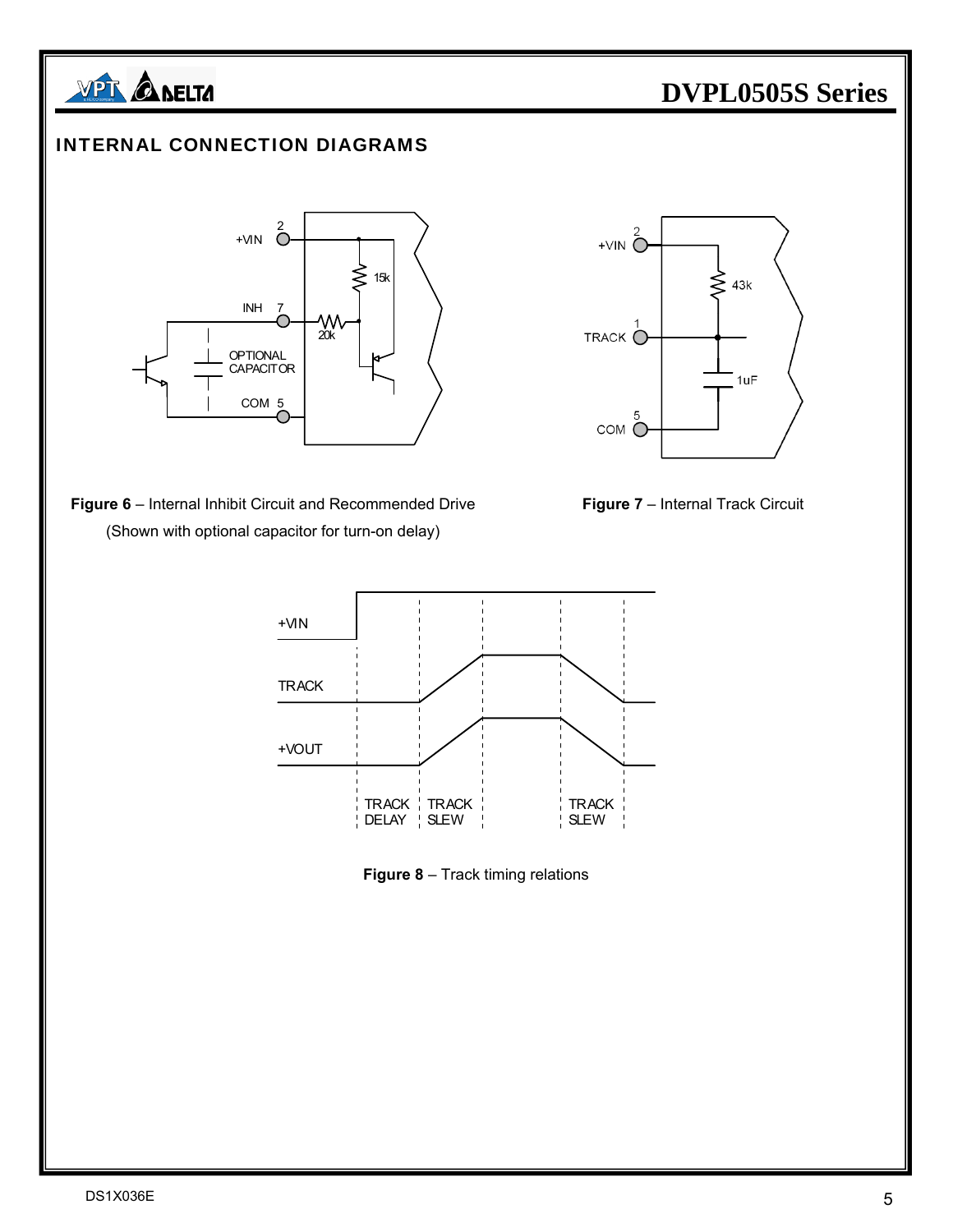

#### OUTPUT VOLTAGE TRIM



| <b>DVPL0505S</b> |                                                 |  |
|------------------|-------------------------------------------------|--|
| $+V_{OUT}$ (V)   | $\mathsf{R}_{\mathsf{TRIM}}\left(\Omega\right)$ |  |
| 0.8              |                                                 |  |
| 0.9              | 205k                                            |  |
| 1.0              | 99.9k                                           |  |
| 1.2              | 47.4k                                           |  |
| 1.5              | 24.9k                                           |  |
| 1.8              | 15.9k                                           |  |
| 1.9              | 14k                                             |  |
| 2.0              | 12.4k                                           |  |
| 2.5              | 7.25k                                           |  |
| 2.8              | 5.40k                                           |  |
| 3.0              | 4.44k                                           |  |
| 3.3              | 3.30k                                           |  |
| 3.4              | 2.98k                                           |  |

The output voltage is set with an external resistor connected from Trim pin to GND pin. This resistor must have a tolerance of 1% or less to achieve an accurate output voltage.

The default output voltage with the TRIM pin left open is 0.80V.

$$
V_O = \frac{168R_{TRIM} + 5.267 * 10^6}{210R_{TRIM} + 1.071 * 10^6}
$$

 $210*V<sub>0</sub> - 168$  $5.267*10^{6} - 1.071*10^{6} *$  $R_{TRIM} = \frac{5.267 * 10^6 - 1.071 * 10^6 * V_o}{210 * V_o - 168}$ 

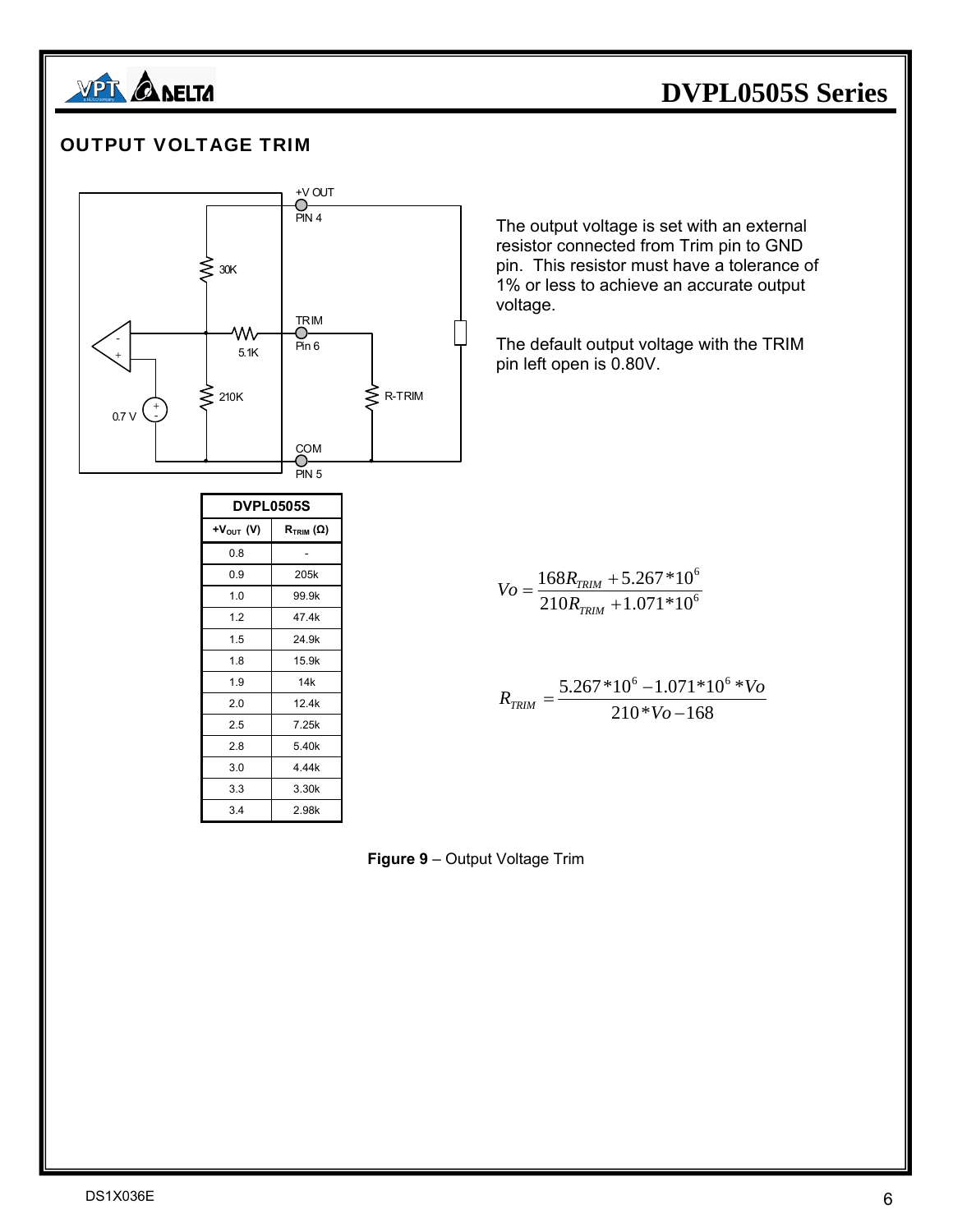

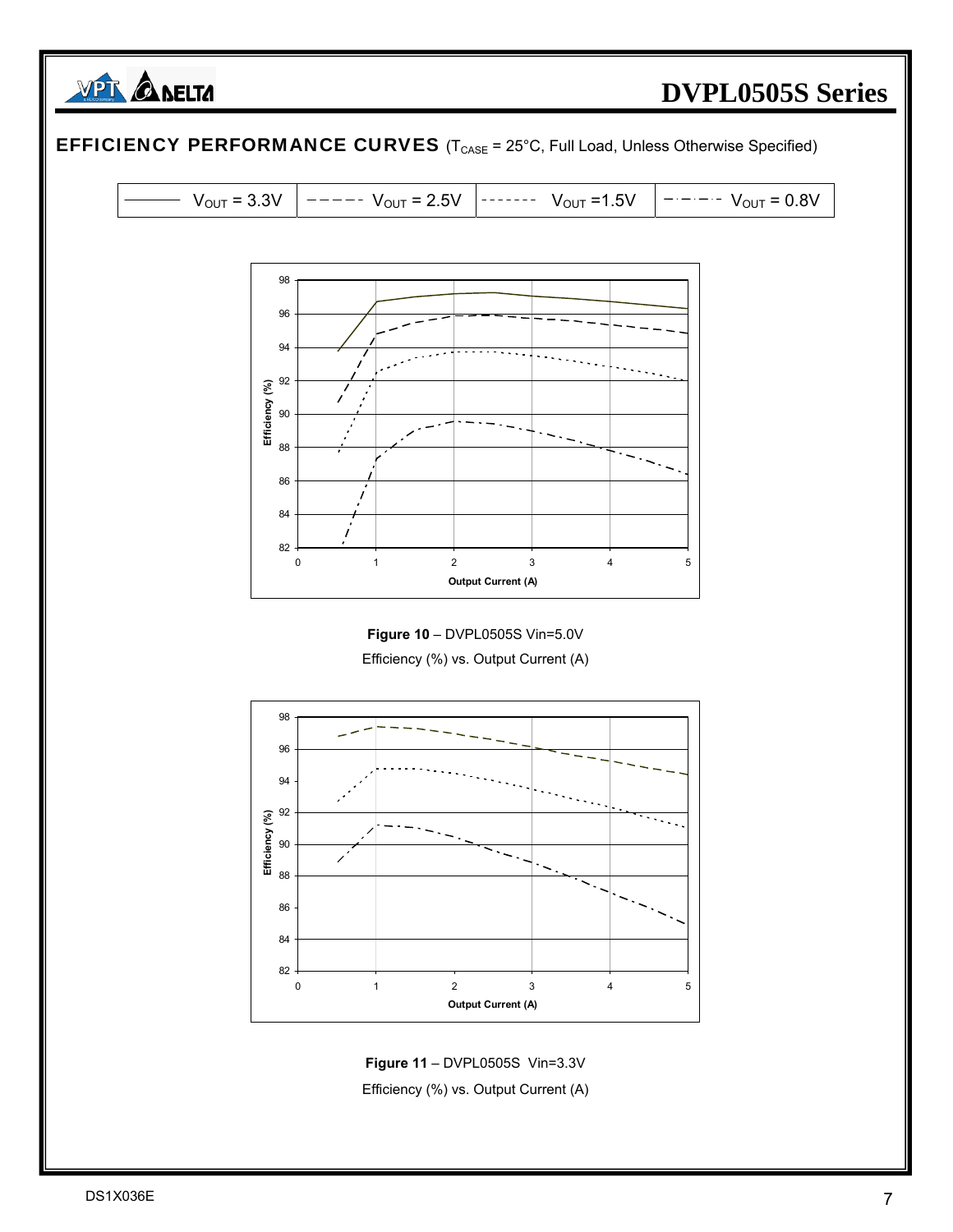

#### **EMI PERFORMANCE CURVES** ( $T_{\text{CASE}} = 25^{\circ}$ C, Full Load, Unless Otherwise Specified)











**Figure 14**- 28V input line, DVMC, DVHE and DVPL, CIN=100μF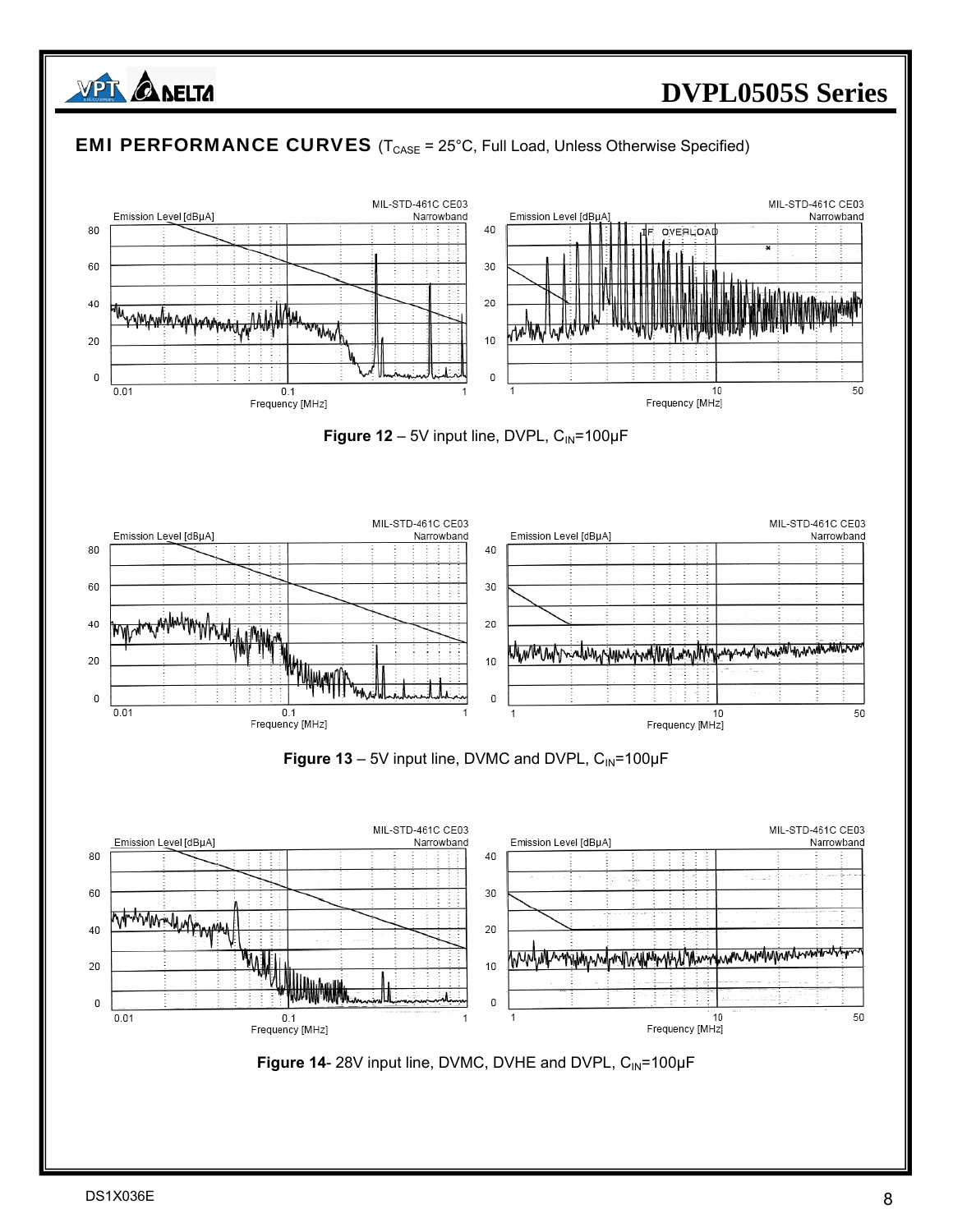

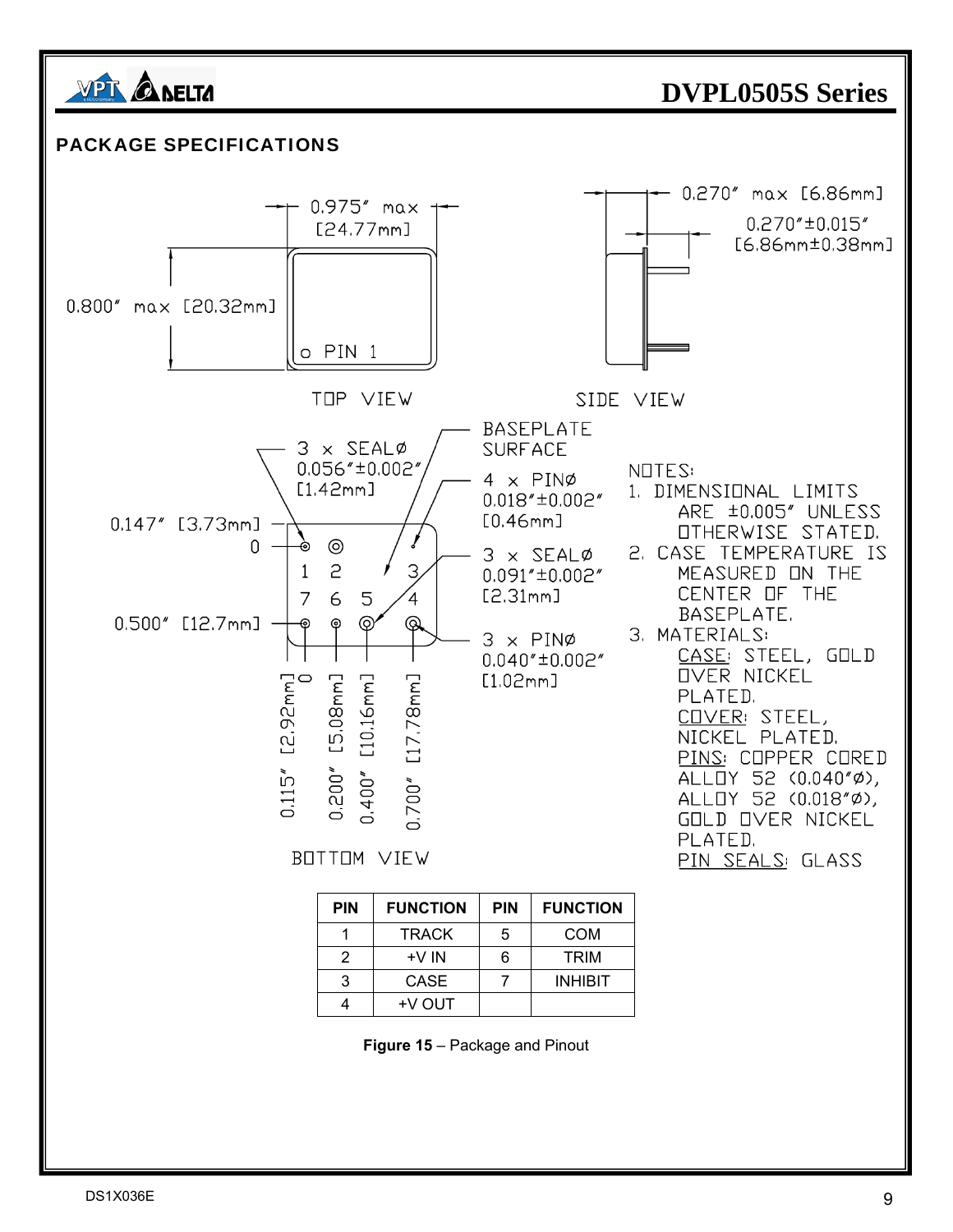

#### PACKAGE PIN DESCRIPTION

| Pin | <b>Function</b> | <b>Description</b>                                                                                                                                                                        |
|-----|-----------------|-------------------------------------------------------------------------------------------------------------------------------------------------------------------------------------------|
|     | TRACK           | The output voltage will follow this pin. Used for output voltage sequencing or<br>tracking. If not used, the Track pin should be connected to Vin.                                        |
| 2   | $+V$ IN         | Positive Input Voltage Connection                                                                                                                                                         |
| 3   | CASE            | Case Connection                                                                                                                                                                           |
| 4   | <b>HV OUT</b>   | <b>Positive Output Voltage Connection</b>                                                                                                                                                 |
| 5   | COM             | <b>Common Return Connection</b>                                                                                                                                                           |
| 6   | TRIM            | Trim pin sets output voltage with a resistor to Common                                                                                                                                    |
| 7   | <b>INHIBIT</b>  | Logic Low = Disabled Output. Connecting the inhibit pin to common causes<br>converter shutdown.<br>Logic High (open collector or open drain) = Enabled Output. Leave open if not<br>used. |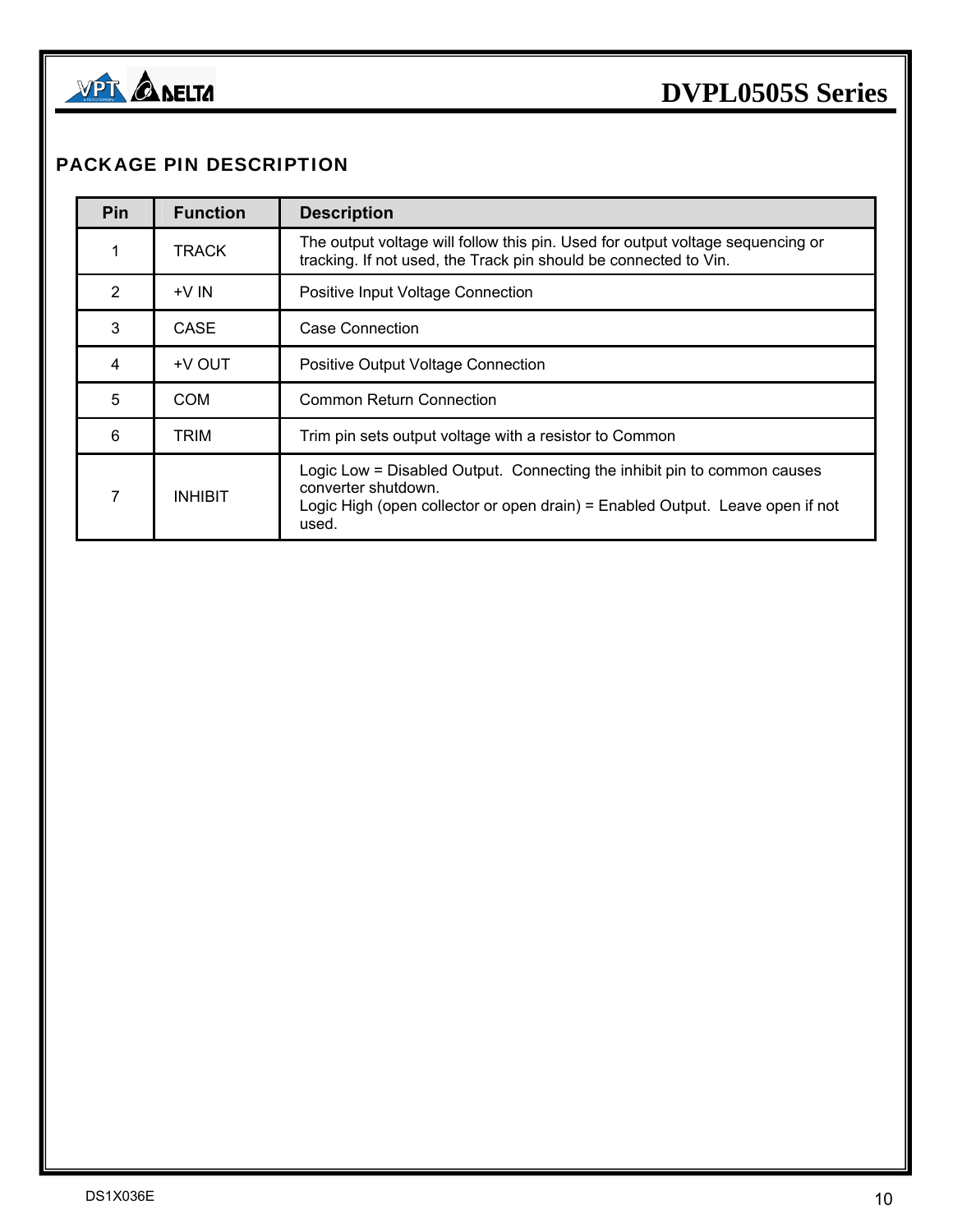

| <b>ENVIRONMENTAL SCREENING</b> (100% Tested Per MIL-STD-883 as referenced to MIL-PRF-38534) |  |  |
|---------------------------------------------------------------------------------------------|--|--|
|---------------------------------------------------------------------------------------------|--|--|

| <b>Screening</b>                        | <b>MIL-STD-883</b>                                                                                               | <b>Standard</b><br>(No Suffix) | <b>Extended</b><br>/ES | <b>HB</b><br>/HB | <b>Class H</b><br>/H | <b>Class K</b><br>/K |
|-----------------------------------------|------------------------------------------------------------------------------------------------------------------|--------------------------------|------------------------|------------------|----------------------|----------------------|
| Non-<br>Destructive<br><b>Bond Pull</b> | Method 2023                                                                                                      |                                |                        |                  |                      |                      |
| Internal<br>Visual                      | Method 2017, 2032<br>Internal Procedure                                                                          |                                |                        | $\bullet$        |                      |                      |
| Temperature<br>Cycling                  | Method 1010, Condition C<br>Method 1010, -55°C to 125°C                                                          |                                |                        |                  |                      |                      |
| Constant<br>Acceleration                | Method 2001, 3000g, Y1 Direction<br>Method 2001, 500g, Y1 Direction                                              |                                |                        |                  |                      |                      |
| <b>PIND</b>                             | Method 2020, Condition A <sup>2</sup>                                                                            |                                |                        |                  |                      |                      |
| Pre Burn-In<br>Electrical               | 100% at 25°C                                                                                                     |                                |                        |                  |                      |                      |
| Burn-In                                 | Method 1015, 320 hours at +125°C<br>Method 1015, 160 hours at +125°C<br>96 hours at +125°C<br>24 hours at +125°C | $\bullet$                      |                        |                  |                      |                      |
| Final<br>Electrical                     | MIL-PRF-38534, Group $A^1$<br>100% at 25°C                                                                       |                                |                        | $\bullet$        |                      |                      |
| Hermeticity                             | Method 1014, Fine Leak, Condition A<br>Method 1014, Gross Leak, Condition C<br>Dip $(1 \times 10^{-3})$          |                                |                        |                  |                      |                      |
| Radiography                             | Method 2012 <sup>3</sup>                                                                                         |                                |                        |                  |                      |                      |
| External<br>Visual                      | Method 2009                                                                                                      |                                |                        |                  |                      |                      |

Notes: 1. 100% R&R testing at –55°C, +25°C, and +125°C with all test data included in product shipment.

2. PIND test Certificate of Compliance included in product shipment.

3. Radiographic test Certificate of Compliance and film(s) included in product shipment.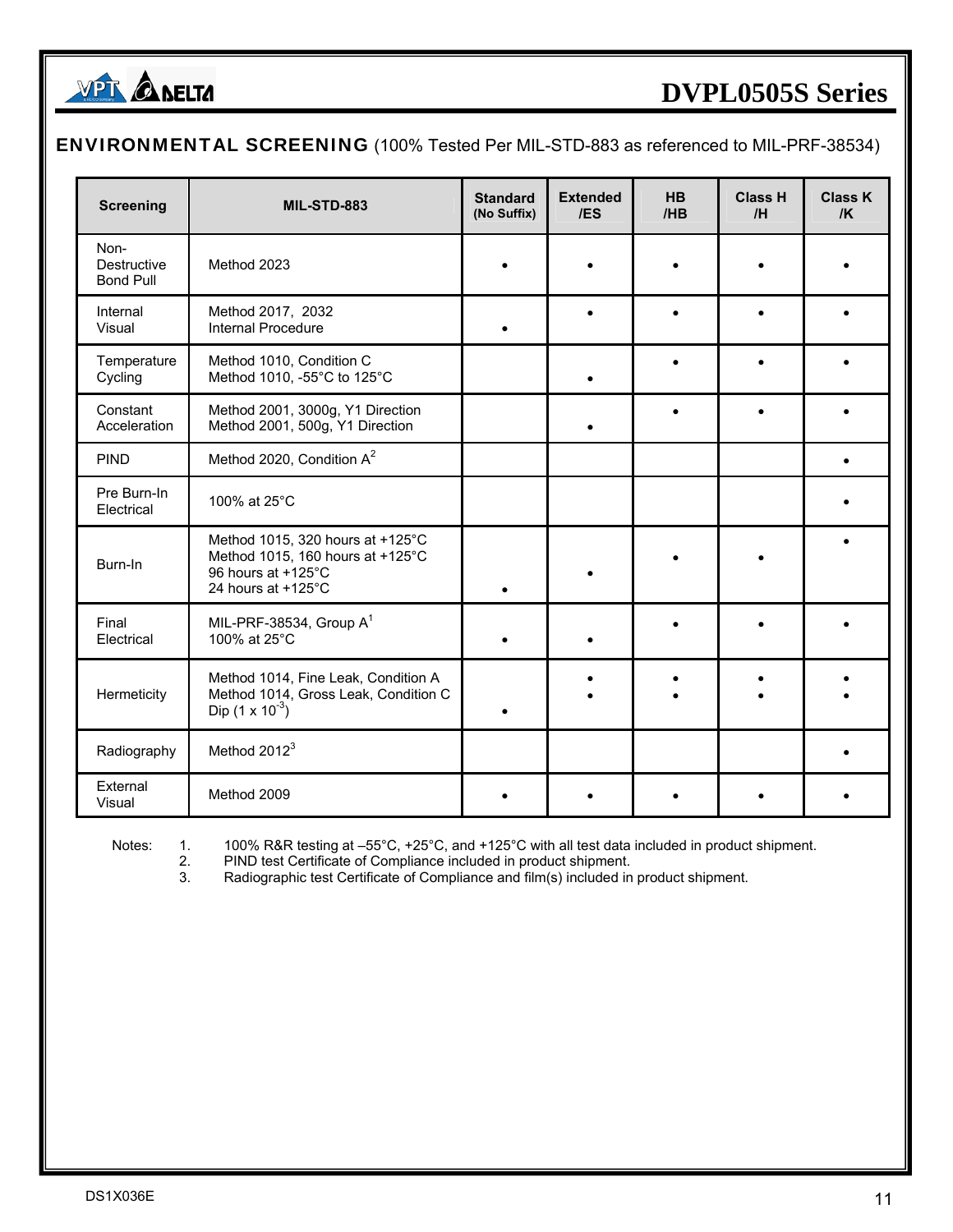

#### ORDERING INFORMATION

| <b>DVPL</b> | 05 | 05 | S. |  | $/HB$ $\vert$ - $\vert$ XXX |  |
|-------------|----|----|----|--|-----------------------------|--|
|             |    |    |    |  |                             |  |

| <b>Product Series</b> | <b>Nominal Input</b><br>$\frac{1}{2}$ | <b>Output Current</b> | <b>Number of Outputs</b> |
|-----------------------|---------------------------------------|-----------------------|--------------------------|
|                       |                                       |                       |                          |

| <b>Product Series</b> | <b>IVOIIIIIIIIIIIIIIIDUL</b><br>Voltage |         | <b>Output Current</b> |        | <b>Number of Outputs</b> |        |
|-----------------------|-----------------------------------------|---------|-----------------------|--------|--------------------------|--------|
| <b>DVPL</b>           | 05                                      | 5 Volts | 05                    | 5 Amps | S                        | Single |

|                                | (5)                                              | 6                                   |
|--------------------------------|--------------------------------------------------|-------------------------------------|
| Screening Code <sup>1,2</sup>  |                                                  | <b>Additional Screening</b><br>Code |
| None<br>/ES<br>/HB<br>/H<br>/K | Standard<br>Extended<br>HB<br>Class H<br>Class K | <b>Contact Sales</b>                |

Notes: 1. Contact the VPT Inc. Sales Department for availability of Class H (/H) or Class K (/K) qualified products.<br>2. VPT Inc. reserves the right to ship higher screened or SMD products to meet lower screened orders at o VPT Inc. reserves the right to ship higher screened or SMD products to meet lower screened orders at our sole discretion unless specifically forbidden by customer contract.

 Please contact your sales representative or the VPT Inc. Sales Department for more information concerning additional environmental screening and testing, different input voltage, output voltage, power requirement, source inspection, and/or special element evaluation for space or other higher quality applications.